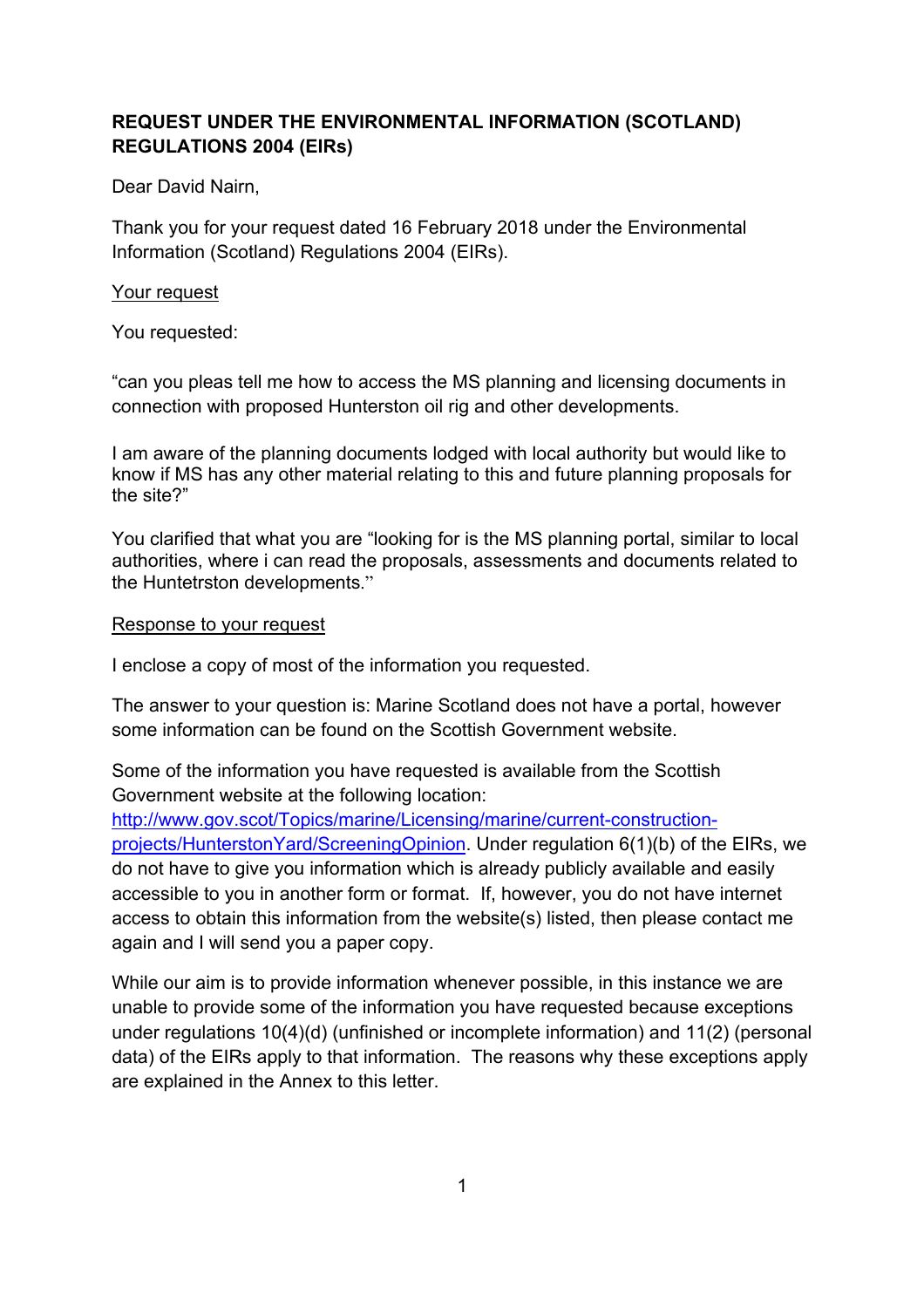#### Your right to request a review

If you are unhappy with this response to your EIRs request, you may ask us to carry out an internal review of the response, by writing to The Director of Marine Scotland, Area 1B South, Victoria Quay, The Shore, Edinburgh, EH6 6QQ, or by emailing Directormarinescotland@gov.scot

Your review request should explain why you are dissatisfied with this response, and should be made within 40 working days from the date when you received this letter. We will complete the review and tell you the result, within 20 working days from the date when we receive your review request.

If you are not satisfied with the result of the review, you then have the right to appeal to the Scottish Information Commissioner. More detailed information on your appeal rights is available on the Commissioner's website at:

http://www.itspublicknowledge.info/YourRights/Unhappywiththeresponse/Appealingto Commissioner.aspx

Peter Millar Business Officer Marine Scotland - Marine Planning & Policy Email: peter.millar@gov.scot

## **ANNEX**

## **REASONS FOR NOT PROVIDING INFORMATION**

Exceptions that apply

Exceptions under regulation 10(4)(d) and 11(2) of the EIRs apply to some of the information you have requested.

#### **Unfinished or incomplete information**

An exception under regulation 10(4)(d) of the EIRs (unfinished or incomplete information) applies to some of the information you have requested because it is an unfinished document.

This exception is subject to the 'public interest test'. Therefore, taking account of all the circumstances of this case, we have considered if the public interest in disclosing the information outweighs the public interest in applying the exception. We have found that, on balance, the public interest lies in favour of upholding the exception. We recognise that there is some public interest in release as part of open, transparent and accountable government. However, this is outweighed by the public interest in ensuring that unfinished or incomplete information which is still being worked on or is under active consideration is not disclosed when it might misinform